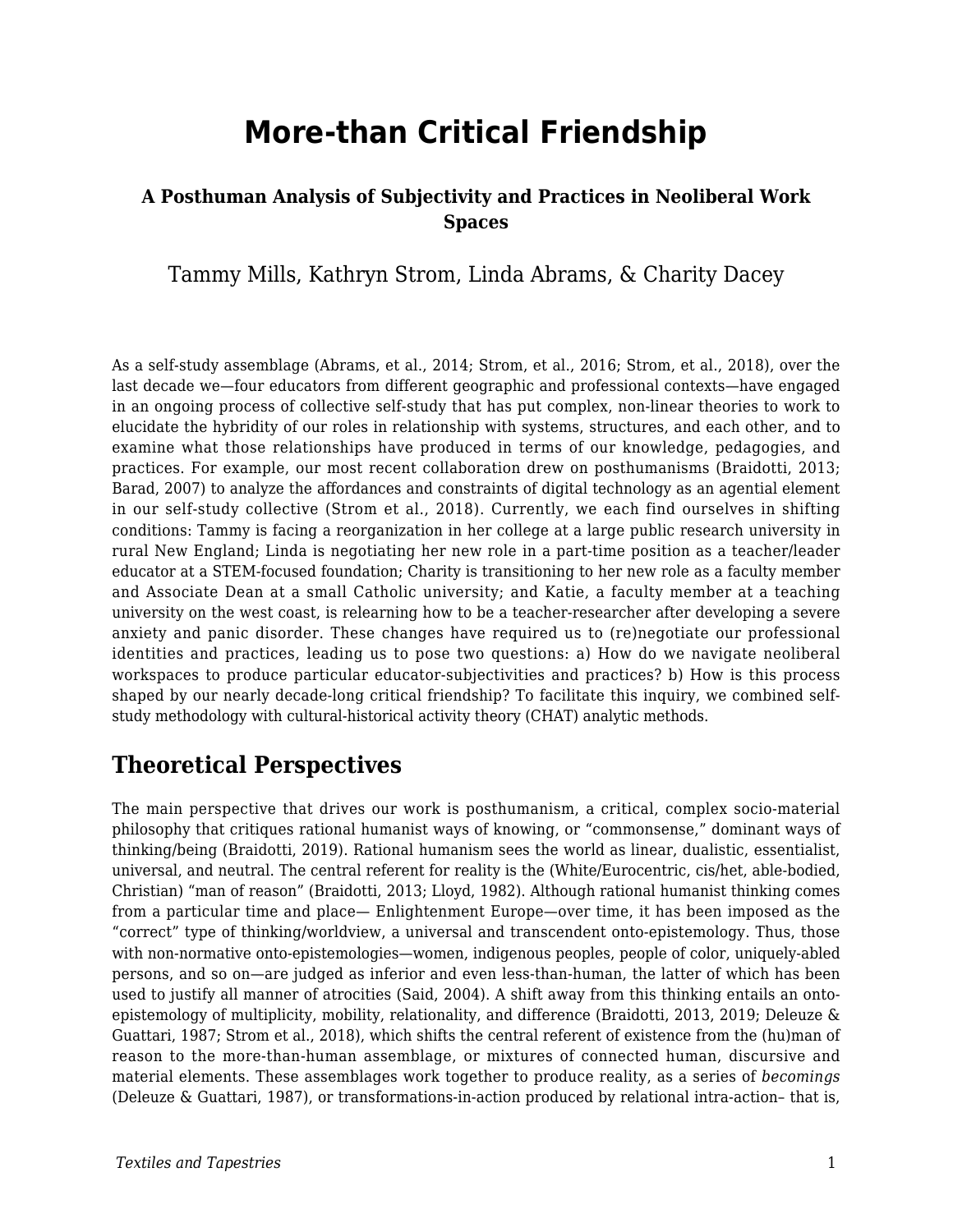these multiplicities create new conditions and events, always in relation to the other elements of the assemblage.

For us, posthumanism is a form of theoretical resistance that serves as a *line of flight*, or a break from the status quo (Deleuze & Guattari, 1987). In our self-study work, the concepts of posthumanism help us generate ideas and plans of action that allow us to subvert the soul-crushing neoliberal norms that tend to govern modern educational workspaces (i.e., create lines of flight). In a neoliberal system, educational processes are subject to market logic, which emphasizes hyper-individualism, entrepreneurialism, competition, and productivity (Davies & Bansel, 2007; Davies et al., 2017). Such a system is hierarchical, managerial, reductive, transactional, and focused on efficiency and costeffectiveness rather than creating the most powerful teaching/learning/research (Davies, 2019). The onto-epistemological shifts of posthumanism provide us with tools to analyze our practices and our subjectivation processes in relational, complex, multiplistic, difference-rich terms, and help us understand how we are connected to multiple power flows and affects that reproduce neoliberal norms and selves, disrupt them, and/or create alternatives to them. A posthuman orientation also helps us trace the temporality of shaping forces within and among activity systems that create particular objects, or goals, at specific points in time. These moments are influenced by historicity and serve as seeds for future transformation of objects.

We also employ CHAT as an intermediate theory/methodology. CHAT examines human development/learning by accounting for the interactions of multiple activity system elements: material/conceptual tools, subjects, objects, and socio-historical aspects including community, rules, and division of labor (Anderson & Stillman, 2013; Engeström, 1999). CHAT helps analyze complex activity and transformations within a social community, as well as histories of that transformation, to identify the sources of movement and change (Sannino & Engeström, 2018). While we acknowledge its limitations, we view CHAT from a posthuman perspective that considers the entanglement of the elements within multiple, interacting activity systems and the agency of each element in the transformation of objects.

# **Literature Review**

In this section, we review literature related to collaborative self-study, critical friendship, and CHAT. First, we found that researchers have defined collaborative self-study in different ways. Some define it simply as a collective inquiry into an issue (e.g., Davey & Ham, 2009; LaBoskey, 2004; Lunenberg & Samaras, 2011). Lunenberg and Samaras (2011) describe collaborative self-study as a project in which participants engage in dialogic inquiry, engaging with others' contributions to produce both individual and community learning. Characteristics of collaborative self-study include "1) working to create an intellectually safe and supportive community; 2) being cognizant of participants' personal boundaries and what issues can/should be shared in a self-study forum, and 3) inviting and involving guests to share their experiences in self-study" (p. 847). Others argue that self-study is always already collaborative, such as Bullough and Pinnegar (2001), who note that self-study focuses "on the space between self and the practice engaged in... between self in relation to practice and the others who share the practice setting" (p. 15).

We also examined critical friendship in the context of collaborative self-study. Recent studies have invited critical friends to examine mutual pedagogical concerns in the same context (King, et al., 2019), increase self-study rigor by adding an "external critical friend" (O'Dwyer et al., 2019), and improve teaching practice through cross-disciplinary peer coaching (Hohensee & Lewis, 2019).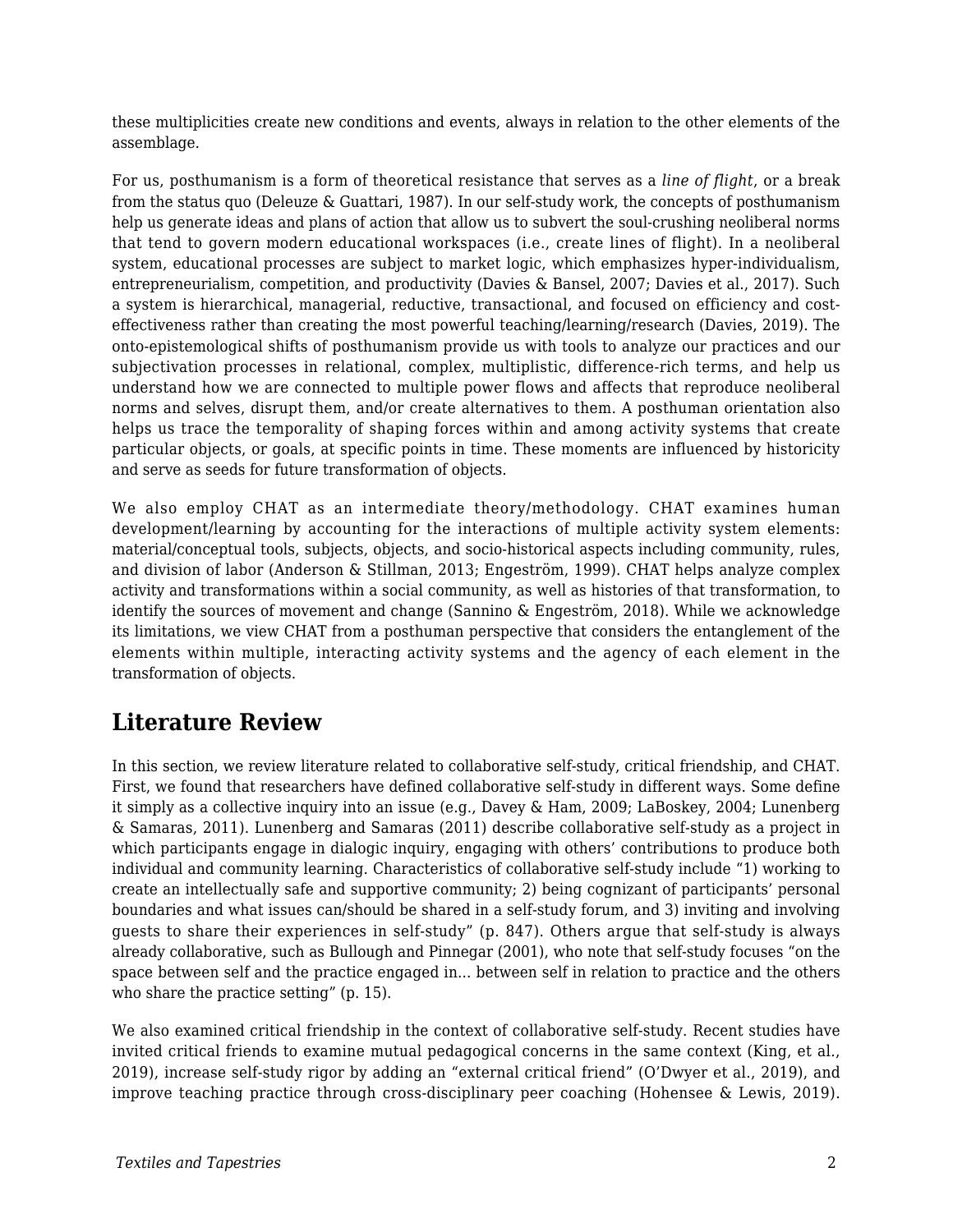Similarly, in our self-study work, critical friends provide different perspectives of our practice, helping us to step outside ourselves (Loughran & Brubaker, 2015; Loughran & Northfield, 1998), understand the context and conditions of our work (Schuck & Russell, 2005), and ensure the trustworthiness of analyses (Schuck & Russell, 2005; LaBoskey, 2004). Notably, long-term self-study collaborations must balance between support and challenge to cultivate trust, incubate practice innovations, and nurture teacher educators in their becoming (Fletcher et al., 2016; Murphy et al., 2014).

Finally, we examined literature putting CHAT to work in collaborative self-study, learning that, while many teacher education researchers have utilized this framework (e.g. Somekh et al., 2015; Hancock & Miller, 2018), it has rarely been employed in conjunction with self-study. Our comprehensive search surfaced only three studies with this hybrid methodology. Snow and Martin (2014) used concepts from CHAT in their collaborative self-study to understand the interplay between their teacher education practices and roles as course instructors, liaisons to partner schools, and field supervisors in various contexts. The teachers recognized that their roles and practices are developed from within and across multiple cultural, social, and historical activity systems. Similarly, Engeström's (2001) theory of expansive learning and Sannino's (2008) notion of transitional actions framed the second collaborative self-study by Margolin and Tabak (2011). Here, researchers examined their email correspondences to identify interpersonal conflicts and structural contradictions that developed between them and within their department during a period of change, noting that the dialectical relationship between their own personal transformations and changes in their department were facilitated by transitional actions that bridged the gap between customary and new ways of working. Finally, in Giles (2018), CHAT was useful as a self-study analytic tool in which the researcher, an ESL teacher, applied three elements of CHAT to examine her collaboration with a subject area co-teacher, surfacing contradictions that impeded their ability to collaborate and grow.

# **Methodology**

We drew from self-study methodology (Loughran, 2005; Hamilton & Pinnegar, 2009; Russell, 2004) as a collaborative process (Strom, et al., 2018; Placier et al., 2005), grounding our work in LaBoskey's (2004) criteria for quality self-study in Craig's (2009) criteria for self-study trustworthiness. Collaborative self-study structures occasions for colleagues to validate, clarify, and disrupt interpretations of practice (Bullock & Christou, 2009).

CHAT combined with self-study offers the potential to understand how practice develops within activity systems, may be sustained or disrupted by participants (both human and other) and can be fractured by cultural tensions. When used as a heuristic for analyzing data, CHAT may uncover generative opportunities for change that emerge from "disruptions and contradictions" (Engeström, 1993, pp. 40-41) in activity systems. Further, viewing CHAT through a posthuman lens allows us to analyze the interaction among all the human and non- human elements within the activity systems, thus moving beyond just our human "selves" as mediating factors. We analyzed two activity systems—our individual systems and our collaborative self-study system.

We studied our practice by collecting individual data, including online journals, documents, and practice artifacts, related to a specific problem of practice. We met monthly, online, for a total of six meetings, during which we collaboratively analyzed one journal entry each, using a CHAT-informed discussion protocol to guide our dialogic "coming-to-know process" (Hamilton & Pinnegar, 2017, p. 12). During each digitally-recorded discussion, a designated recorder captured non-verbatim notes,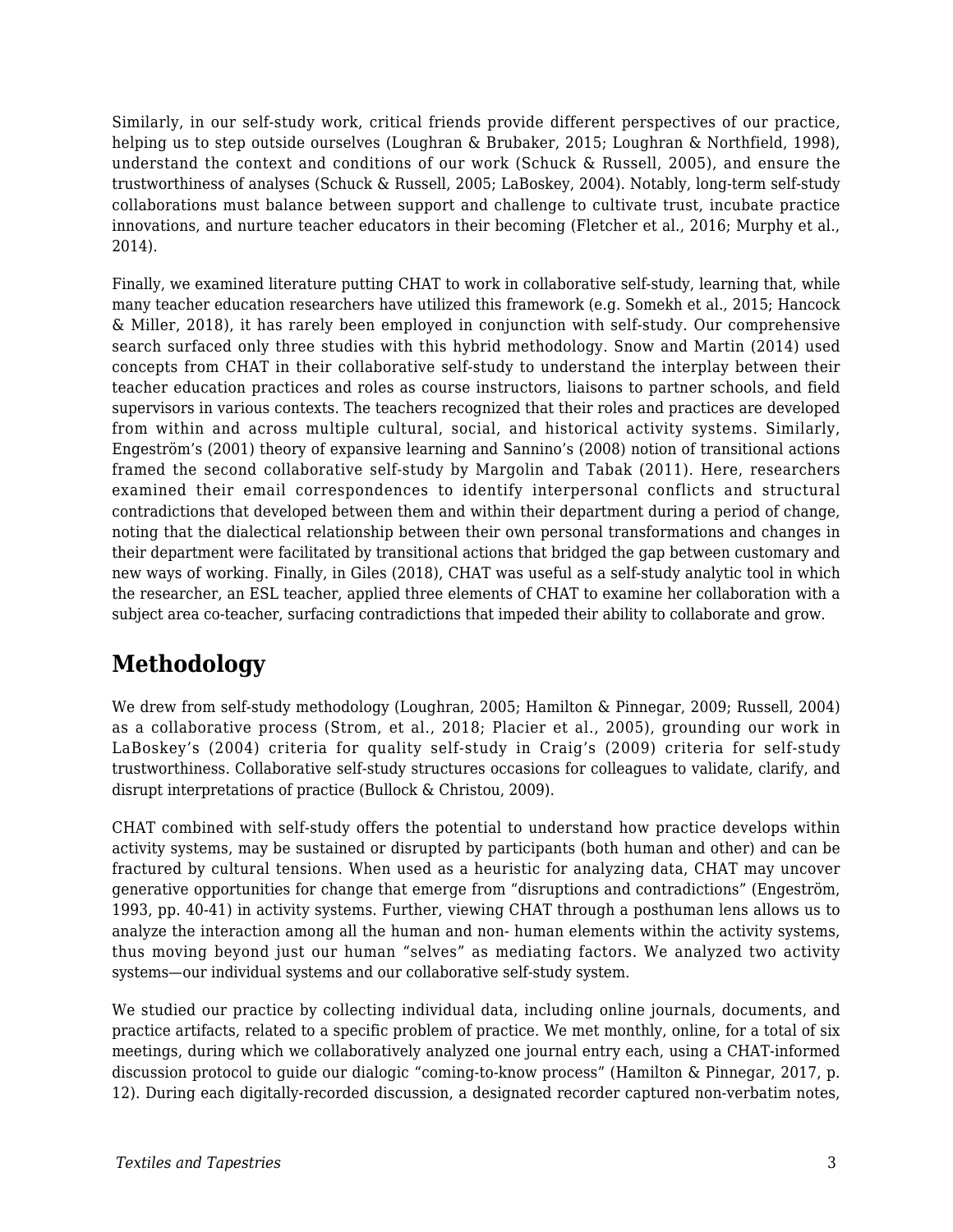and later we each documented our learning in a follow-up reflection. Between meetings, additional data were generated in email and text message exchanges.

We first analyzed all sources of data (recorded conversations, meeting notes, reflections, and text and email messages) by identifying each interactive element of the CHAT system (norms, object, etc). The first round of analysis was useful for generating findings related to our individual practices and subjectivities. However, it also illuminated critical friendship as an emergent theme, which prompted us to survey self-study literature to identify aspects of critical friendship which we used to code our data in the second round of analysis. We noticed certain points in the data when our critical friendship appeared to transform into something else, into a "*more-than*-critical-friendship." Subsequently, we coded for instances of transformation from critical friendship as it has been described in self-study literature to *more-than*-critical friendship, which we take up below.

# **Findings**

Originally, we intended to share our findings and discuss the change in our subjectivities and practices as well as the role of CHAT analysis in discovering those changes. Instead, we offer a brief summary of those changes below to dedicate space to the emergent finding related to critical friendship. We follow these with illustrative examples of what we have named our "*more-than*" moments of critical friendship resulting from the merging of our individual and collective activity systems.

#### *Subjectivity & Practice Becomings*

**Charity.** Using CHAT and post-human concepts, Charity embraced two approaches as needed in her new administrative role. First, Charity became more aware of and explicit about using her influence in situations when she had the power to positively impact outcomes (e.g., with colleagues, during the accreditation processes, and to initiate continuous improvement initiatives). Second, Charity began to recognize, from a critical perspective, when she could not control outcomes and needed to relinquish her agency to act.

**Tammy.** By viewing CHAT through a post-human lens, and in collaboration with Katie, Charity, and Linda, Tammy saw subjectivity as a decentered "self" within the self-study. She identified how agential cuts made by the discursive, human, and non-human elements within multiple activity systems produced her decision not to take on an administrative role.

**Katie.** With Tammy, Charity, and Linda, Katie worked to understand her emerging subjectivity as an academic with extreme panic/anxiety. They negotiated disclosure to students about her disorder and thought through how to use her experiences pedagogically to demonstrate critical perspectives/concepts (e.g., medical/social model of disability). She recognized these practices as a pedagogy of vulnerability, following hooks (1994), and an enactment of feminist posthuman ethics of care.

**Linda.** As a remote teacher educator dependent on technology in her practice, Linda found that rules regulating human interactions, including social and professional norms, were being produced differently according to degrees of her physical proximity to her colleagues and the teachers she mentors. Engagement with Tammy, Charity, and Katie, her remote critical friends, modeled for Linda ways to disrupt harmful professional norms by emphasizing relationality in her practice.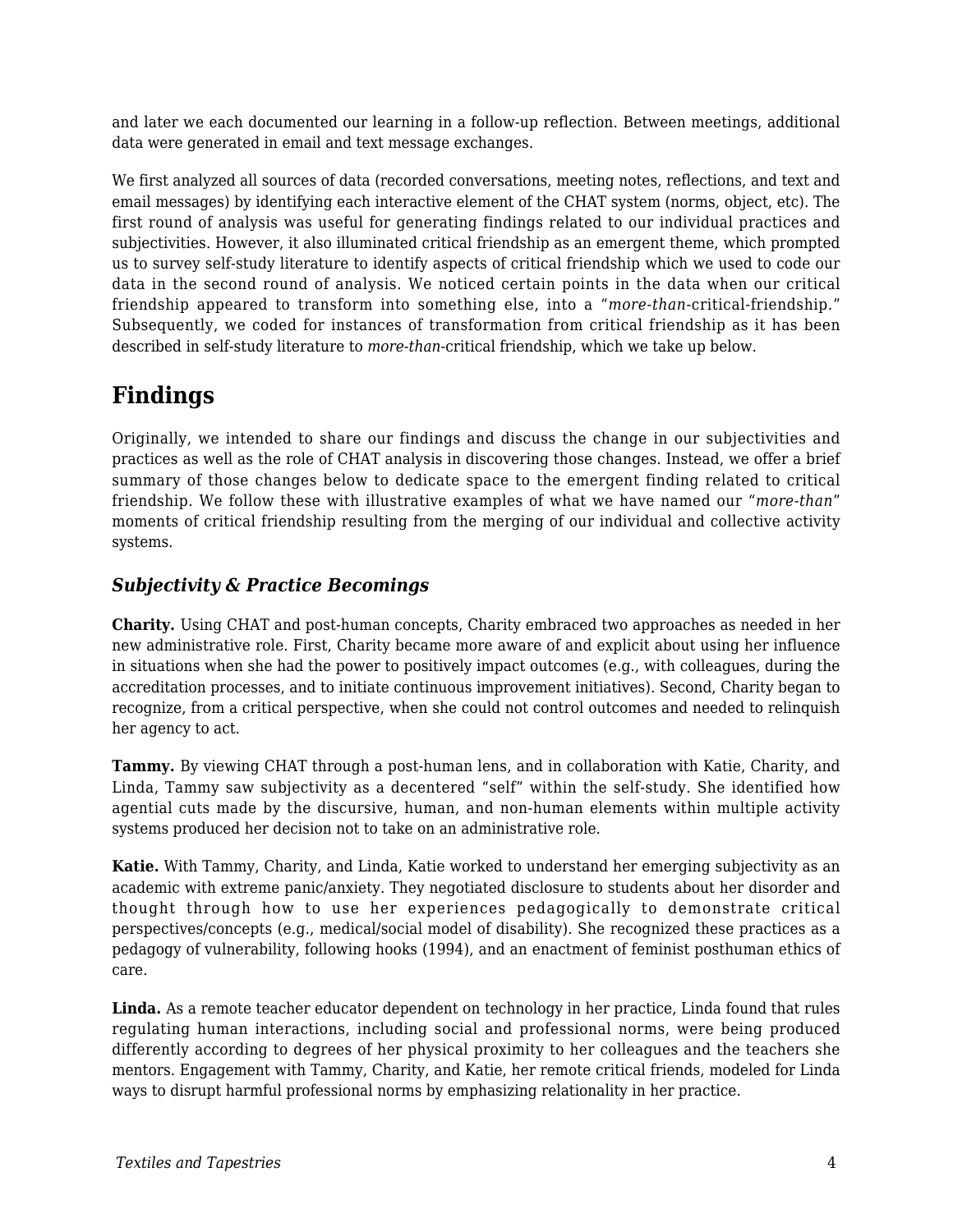#### **"***More-than***" Moments of Critical Friendship**

In this section, we each provide narratives of moments that illustrate our *more-than*-critical friendship assemblages at work. As mentioned previously, during our collective data analysis, we saw that there was something *more* happening. We define this *more-than* of our critical friendship as a relational becoming that is material-corpo-affective and more-than-human—an assemblage of our bodies, histories, shared experiences, common knowledges and language, intimate knowledge of each other, and collective identity. We also recognize that this *more-than* is a haecceity (Deleuze & Guattari, 1987), an intensity, a "this-ness" of moments where the immanent totality of our relationship comes into play and creates transformations in ourselves, our knowledge, and our practices. As such, our emerging definition is an agential cut that artificially bounds this intensity.

The process of locating points of transformation of our evolving object and unpacking the history of these transformations (Sannino & Engeström, 2018) helped us understand how our *more-than*-critical friendship disrupted neoliberal forces that divide, isolate, and individualize us. Below, we demonstrate how, by relocating the object of our work together, the goal we hope to achieve when came together as an activity system, we understood that our self-study assemblage contradicted neoliberal systems.

#### *The (not so) Lost Year*

During Katie's collaborative CHAT analysis on 9.3.19, she mentioned that she thought of 2018-2019 as "the lost year." Charity, after pointing out that a year is not a thing you can lose, asked: "Why is it a lost year? Because of the lack of [writing] productivity?" While at the 2018 Castle Conference, Katie had experienced waves of panic attacks that morphed into a severe anxiety/panic disorder, and it took a year to figure out a combination of medication, therapy, and life changes to manage her mental health. Katie admitted that, yes, she considered it a lost year because she hadn't written much. Charity's comment was driven by her historic knowledge of Katie's intensive focus on academic publishing and the tendency to conflate her value with her writing productivity. Charity understood the connection between this and Katie's anxiety disorder in a material-affective way, because she was there in Europe with Katie, staying in the same room, as she experienced the waves of panic attacks brought on by thoughts that she was "nothing but her work." Also, Charity had several conversations during that trip, and throughout the next year, with Katie, Tammy, and Linda about Katie's internalization of neoliberal norms of productivity and its role in producing the disorder. Her connection to Katie beyond the work— the *more-than* of critical friendship—came into play here, as she both pointed out Katie's reproduction of herself as the 'productive' neoliberal subject and encouraged Katie to think about productivity as *more-than* just publication. Charity asked, "Can that be productive—thinking about it differently as a productive year?", suggesting that perhaps healing and learning to live a healthier life can be considered productive activity. For Katie this idea "disrupt[ed] my deep conditioning" to understand that it was not a lost year simply because she did not write much—her life that year, and always, is much more than the number of articles she published.

#### *Disrupting Neoliberal Subjectivity*

During an early meeting, Linda shared three data sources with the group: her reflections following a meeting with teachers, thank-you notes from five of those teachers, and a text message in which a person of authority in the organization pointed out a mistake in a document she produced. Linda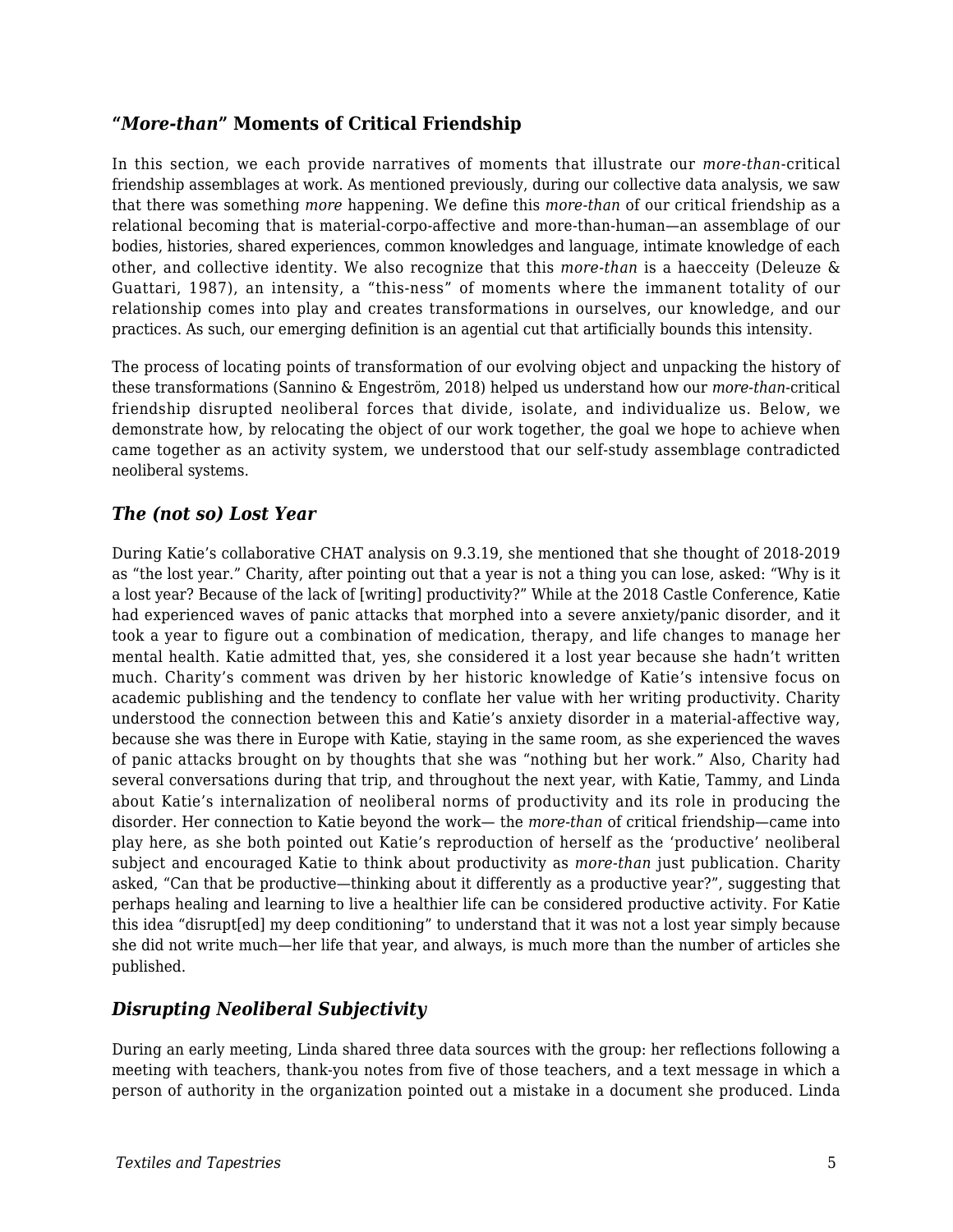asked us to help her examine the data using CHAT to understand why she was feeling incompetent in her role as a teacher educator. Following our discussion of the elements in Linda's activity system, Tammy summed up her thinking:

We are centering ourselves as agents who can have control over the outcomes; instead of looking at what is being produced [by the system]. Linda—you are being materially and discursively produced as a competent expert. When you are no longer a learner or seen as a learner, then these things [mistakes] are seen as failures rather than learning opportunities.

In Tammy's statement, we notice a marker of critical friendship: Tammy challenged Linda to step outside of herself to "see" her sense of being incompetent as a production of her subjectivity, her role, and the standards for being a teacher educator in her activity system. Tammy continued, "On the one hand, we are always saying we are life-long learners—from that perspective, you learned so much from this, but you are not allowed to be the learner in this activity system." Here we recognize the historicity of Linda and Tammy's relationship and can trace this exchange to their shared experiences as veteran teachers and non-traditional doctoral students seated at Linda's dining table tackling advanced quantitative statistical analyses. On these occasions, Tammy and Linda needed to remind themselves that they were positioned as learners, a subjectivity that required their full awareness as it was being produced transversely across time through their shared and separate experiences, contexts, and roles as students and teachers. From this tracing, we understand critical friendship as *more-than* an instrument for achieving an object—to provide the challenge and support necessary for developing Linda's practice. As Tammy suggested, "you learned so much from this," and their long-term *more-than*-critical friendship also mediated the violence of neoliberalism and its impact on Linda's sense of being a competent teacher educator and life-long learner.

#### *Confronting and Activating Privilege*

Tammy discussed her object for the activity system as shifting her perception of her practice as a teacher educator:

Right now, there are action steps I can take, like keep working with people who are likeminded across campus. I continue protecting myself, my work, and my sanity, by creating a resistant force through connections and participating in a community of resistance.

Linda responded by pointing out Tammy's privileged position and how much of that privilege was afforded her by her spouse's powerful position on campus. In her response, below, Linda invoked *more-than*-critical friendship to provide Tammy a different perspective, used CHAT to identify leverage points for change, and struck a balance between support and challenge.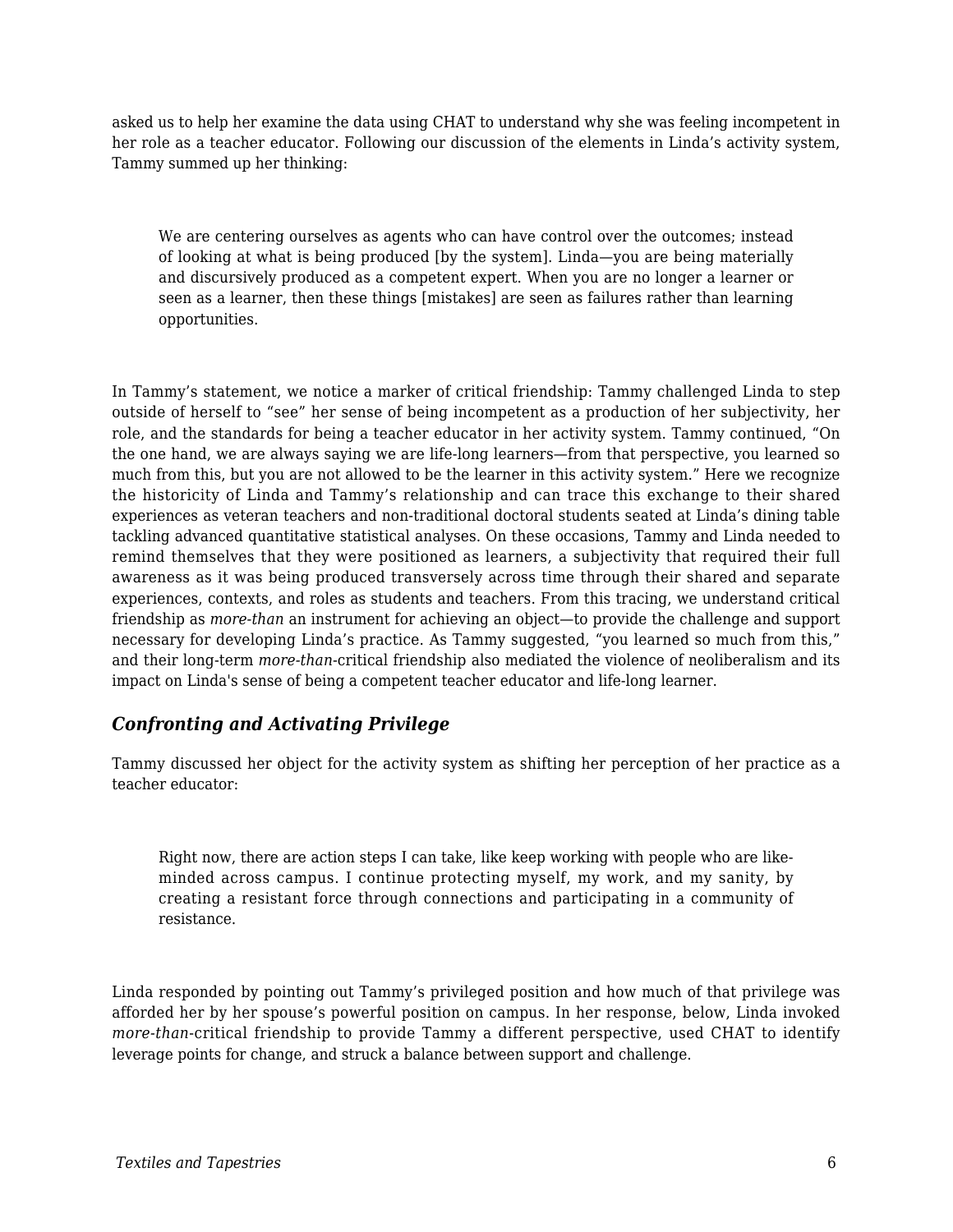Be really honest with yourself about your position. You have a leverage point that no one else has. Recognize that you have that privilege so that you can continue to be employed and do the work you care about. It would be naive to not recognize that.

Beyond markers of critical friendship, Linda negotiated the deep level of trust, knowledge, and affection she shared with Tammy to describe a particular perspective of power dynamics she understood could be difficult. In bringing forth their collective histories, their shared theories, and common language developed over a decade of working together, critical friendship—the object of the collaborative activity system—transformed to *more-than*-critical friendship.

#### *Activating Relational Knowledge for Ethical Practice*

The multiplicity of Charity's identities as woman, partner, mother, professor, colleague, and administrator overlap, blur, or independently coexist, most noticeably during times of transition. During Charity's collaborative CHAT analysis on 12.2.19, she mentioned that Tammy and Linda's probing questions over the course of our study helped her recognize that not only are there multiple identities within each person, but also that these exist, bump up against, and fuse amid multiple contexts or nested systems. Linda, Katie, and Tammy suggested Charity complete a power analysis of her context to name some of these nested systems and dynamics at play. In the process, Linda pointed out:

Charity, you also have a tool that is available to you, and you have a certain amount of power in your role. You believe that your students and your colleagues and yourself should have someone they work with who is doing a good job for students. Are the tools being used to advance a social justice agenda? Relationships?

Linda utilized her knowledge of Charity's intersections of identity, values, research, and expertise in ethical practice (the topic of her dissertation), and posed questions that prompted Charity to evaluate possible steps to take that honor those colleagues who consistently "do right" by students. Further, Tammy emphasized and held Charity accountable for how to implement her "real power", and to relinquish what was beyond her control. Charity described her visceral reaction to Tammy's challenge and the echo of her previous reminder: "We are centering ourselves as agents who can have control over the outcomes, instead of looking at what is being prompted." Thus, blending CHAT and a complex perspective prompted a change in Charity's understanding of ways she is being prompted by various overlapping groups and contexts at her university, allowing her to gradually become more comfortable in her role of associate dean.

## **Conclusion**

In this study, we aimed to examine our subjectivities and practices amid changes in our settings, drawing on a posthuman lens, using CHAT as an analytic tool, and leaning on our critical friendship to make meaning in our CHAT-framed dialogues. However, our analysis demonstrated a *more-than* happening. Our posthuman lens helped us theorize this *more-than* into the emerging concept of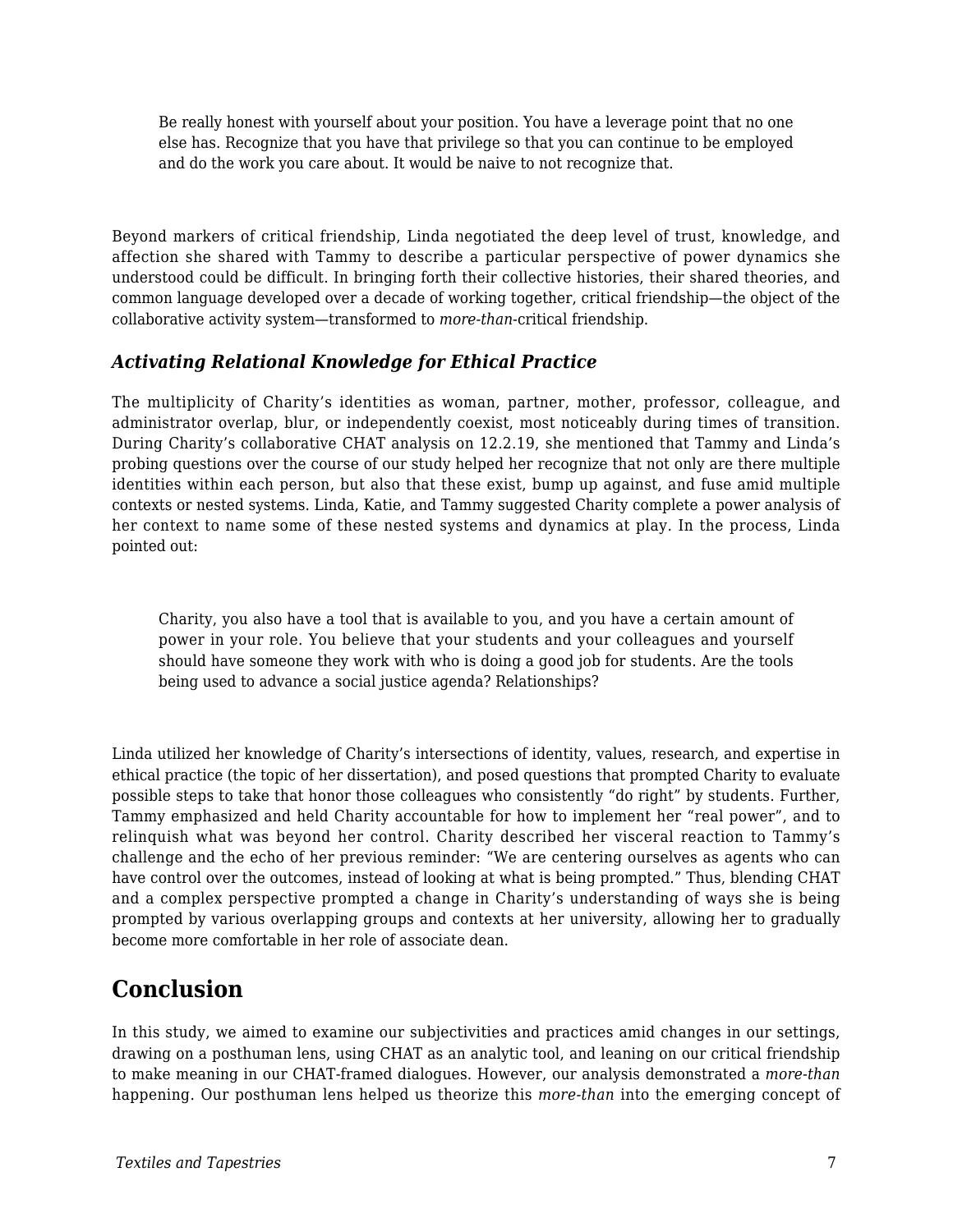"*more-than*-critical-friendship," which we see as an immanent assemblage of our past, present, and future. We are our past—our history and experiences together, the years of developing our self-study community and our relationships to one another. We are the present, "the record of what is ceasing to be," as well as "the seeds of what we are becoming" (Braidotti, 2017, p. 10). When we come together and 'become-et-alia', we fuse into each other, creating a temporal collective subjectivity that enables the actualization of richer, more multifaceted, more joyous, more fulfilling virtualities (possible futures).

Additionally, viewing CHAT through a posthuman lens helped us understand the complexity underlying objects and tools as intra-acting elements that co-constitute our personal and professional lives within a larger organizational frame of neoliberalism. Our negotiations with these elements are a both/and activity: we are both satisfying various requirements set forth by our institutions, neoliberal expectations, and also engaging in pleasurable intellectual/emotional learning together, deepening our relationship and facilitating our negotiation of neoliberal spaces.

From a posthuman perspective, critical friendship is a complex, multilayered notion that is produced by, and produces, material and affective intra-actions. Others working as long-term critical friends may want to care for this aspect of their friendship and be aware of how their knowledge and practice is produced differently as a result. Additionally, this affective dimension of critical friendship needs further exploration.

Finally, we struggled mightily to fit our learning within the limits of this paper. There was so much *more-than* we could include in this paper to illustrate the haeccity of our *more-than*-criticalfriendship. We include this [link](https://docs.google.com/document/d/1LtH0KZ9MGTg43Tu0oDO91HWrr9x55ufEsv8jWD_gIUs/edit) as a line of flight into our *more-than*.

## **References**

Abrams, L., Strom, K., Dauplaise, J., Abi-Hanna, R., Dacey, C. (2014). Engaging with theory in selfstudy research. In D. Garbett & A. Ovens (Eds.), *Proceedings of the 10th International Conference on Self Study of Teacher Education Practices*, East Sussex, England.

Anderson, L., & Stillman, J. (2013). Making learning the object: Using cultural historical activity theory to analyze and organize student teaching in urban high-needs schools. *Teachers College Record*, *115*(3), 1-36.

Barad, K. (2007). Meeting the universe halfway. Duke University Press.

Braidotti, R. (2013). *The posthuman.* Polity Press.

Braidotti, R. (2017). Posthuman, all too human: Memoirs of a posthumanist. Retrieved from [https://edtechbooks.org/-cPL](https://tannerlectures.utah.edu/Manuscript%20for%20Tanners%20Foundation%20Final%20Oct%201.pdf)

Braidotti, R. (2019). *Posthuman knowledge*. Polity Press.

Bullock, S. M. & Christou, T. (2009). Exploring the radical middle between theory and practice: A collaborative self-study of beginning teacher educators. *Studying Teacher Education, 5*(1), 75–88.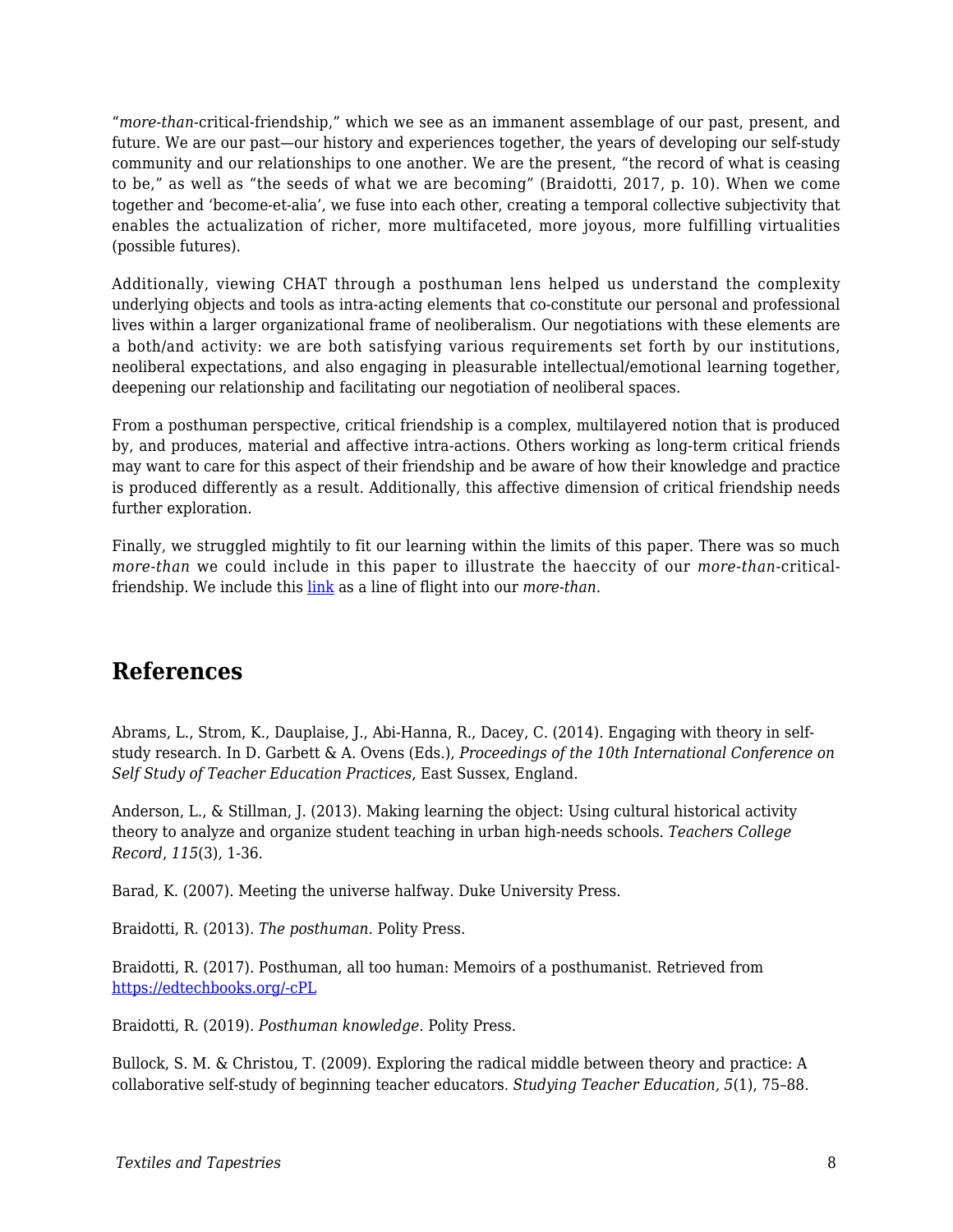Bullough Jr, R. V., & Pinnegar, S. (2001). Guidelines for quality in autobiographical forms of selfstudy research. *Educational researcher*, *30*(3), 13-21.

Craig, C. J. (2009). Trustworthiness in self-study research. In C. A. Lassonde, S. Galman, & C. Kosnik (eds.)*, Self-study methodologies for teacher educators* (pp. 21–34). Sense.

Davey, R., & Ham, V. (2009). Collective wisdom: Team-based approaches to self-study in teacher education. In C. A. Lassonde, S. Galman, & C. Kosnik (Eds), *Self-study research methodologies for teacher educators* (pp. 187-203). Sense Publishers.

Davies, B. (2019). Life in Neoliberal Institutions: Australian Stories. *Qualitative Inquiry*, 1077800419878737.

Davies, B., & Bansel, P. (2007). Neoliberalism and education. *International Journal of Qualitative Studies in Education*, *20*(3), 247-259.

Davies, B., Somerville, M., & Claiborne, L. (2017). Feminist poststructuralisms and the neoliberal university. In N. Denzin & M. Giardina (Eds.), *Qualitative Inquiry in Neoliberal Times* (pp. 87-103). Routledge.

Deleuze, G., & Guattari, F. (1987). *Capitalism and schizophrenia: A thousand plateaus.* University of Minnesota Press.

Engeström, Y. (1999). Innovative learning in work teams: Analyzing cycles of knowledge creation in practice. In Y. Engeström, R. Miettinen, & R. L. Punamäki (Eds.), *Perspectives on activity theory* (pp. 377–404). Cambridge University Press.

Engeström, Y. (2001). Expansive learning at work: Toward an activity theoretical reconceptualization*. Journal of Education and Work*, *14*(2), 133–156.

Fletcher, T., Chróinín, N., & O'Sullivan, M. (2016). A layered approach to critical friendship as a means to support pedagogical innovation in pre-service teacher education. *Studying Teacher Education, 12*(3), 302-319.

Giles, A. (2018). Navigating contradictions: An ESL teacher's professional self-development in collaborative activity. *TESL Canada Journal, 35*(2), 104-127.

Hamilton, M. L. & Pinnegar, S. (2017). Self-study of teaching and teacher education practices methodology and the digital turn. In D. Garbett & A. Ovens (Eds.), *Being self-study researchers in a digital world* (pp.17-35). Springer.

Hamilton, M. L. & Pinnegar, S. (2009). S*elf-study of practice as a genre of qualitative research: Theory, methodology, and practice.* Springer.

Hancock, C. L., & Miller, A. L. (2018) Using cultural historical activity theory to uncover praxis for inclusive education. *International Journal of Inclusive Education, 22*(9), 937-953.

Hohensee, C., & Lewis, W. E. (2019) Building bridges: A cross-disciplinary peer-coaching self- study. *Studying Teacher Education, 15*(2), 98-117.

hooks, B. (1994). *Teaching to transgress.* Routledge.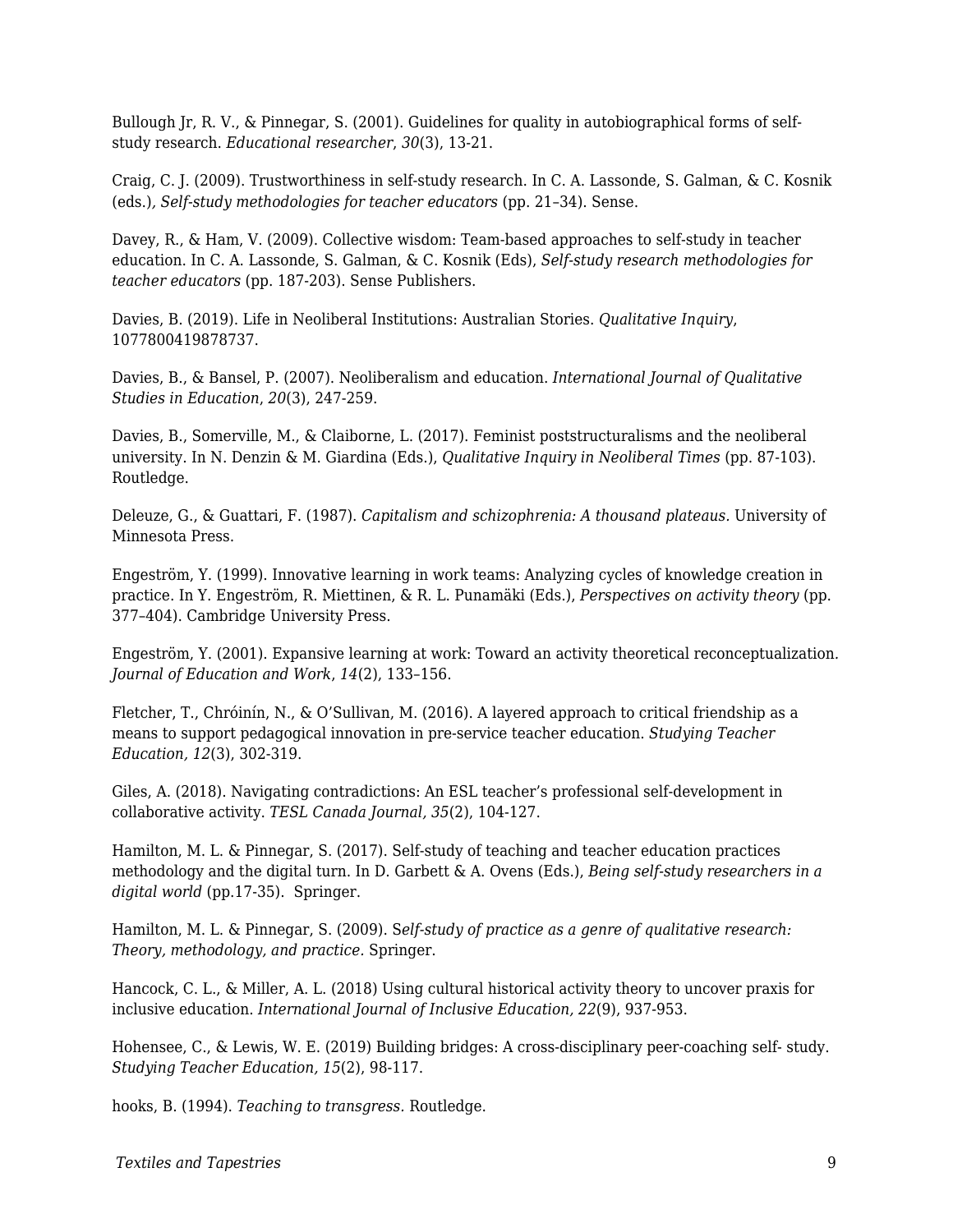King, F., Logan, A., & Lohan, A. (2019). Self-study enabling understanding of the scholarship of teaching and learning: An exploration of collaboration among teacher educators for special and inclusive education. *Studying Teacher Education*, 15(2), 118-138.

LaBoskey, V. K. (2004). The methodology of self-study and its theoretical underpinnings. In J. J.Loughran, M. L. Hamilton, V. K. LaBoskey, & T. Russell (Eds.), *International handbook of self- study of teaching and teacher education practices* (pp. 817–869). Kluwer.10.1007/978-1-4020-6545-3

Lloyd, G. (2002). *The man of reason:" Male" and" female" in western philosophy*. Routledge.

Loughran, J. (2005). Researching teaching about teaching: Self-study of teacher education practices. *Studying Teacher Education, 1*(1), 5–16.

Loughran, J., & Brubaker, N. (2015). Working with a critical friend: A self-study of executive coaching. *Studying Teacher Education, 11*(3), 255-271.

Loughran, J., & Northfield, J. (1998). A framework for the development of self-study practice. In *Reconceptualizing Teaching Practice: self-study in teacher education (pp. 7 - 18).Falmer Press.* 

Lunenberg, M., & Samaras, A. P. (2011). Developing a pedagogy for self-study research: Lessons learned across the Atlantic. *Teaching and Teacher Education, 27*(5), 841-850.

Margolin, I., & Tabak, E. (2011). Enacting a vision of teacher education by developing a common interpretive zone. *Studying Teacher Education, 7*(1), 51-64.

Murphy, S.L., McGlynn-Stewart, M., & Ghafouri, F. (2014). Constructing our identities through a writing support group: Bridging from doctoral students to teacher educator researchers. *Studying Teacher Education, 10*(3), 239-254.

Placier, P., Pinnegar, S., Hamilton, M. L., & Guilfoyle, K. (2005). Exploring the concept of dialogue in the self-study of teaching practices. In C. Kosnik, A. Freese, A. Samaras, & C. Beck (Eds.), *Making a difference in teacher education through self study: Studies of personal, professional, and program renewal* (pp. 51–64). Springer.

Russell, T. (2004). Tracking the development of self-study in teacher education research and practice. In J. J. Loughran, M. L. Hamilton, V. K. LaBoskey, & T. Russell (Eds.), *International handbook of selfstudy of teaching and teacher education practices* (pp. 1191–1210). Kluwer.

Said, E. W. (2004). *Humanism and democratic criticism*. Columbia University Press.

Sannino, A. (2008). Sustaining a non-dominant activity in school: Only a utopia?. *Journal of Educational Change*, 9(4), 329–338.

Sannino, A., & Engeström, Y. (2018). Cultural-historical activity theory: Founding insights and new challenges. *Cultural-Historical Psychology, 14*(3), 43-56.

Schuck, S., & Russell, T. (2005). Self-study, critical friendship, and the complexities of teacher education. *Studying Teacher Education, 1*(2), 107–121.

Snow, J. L., & Martin, S. M. (2014). Confessions of practice: Multidimensional interweavings of our work as teacher educators. *The New Educator, 10*(4), 331-353.